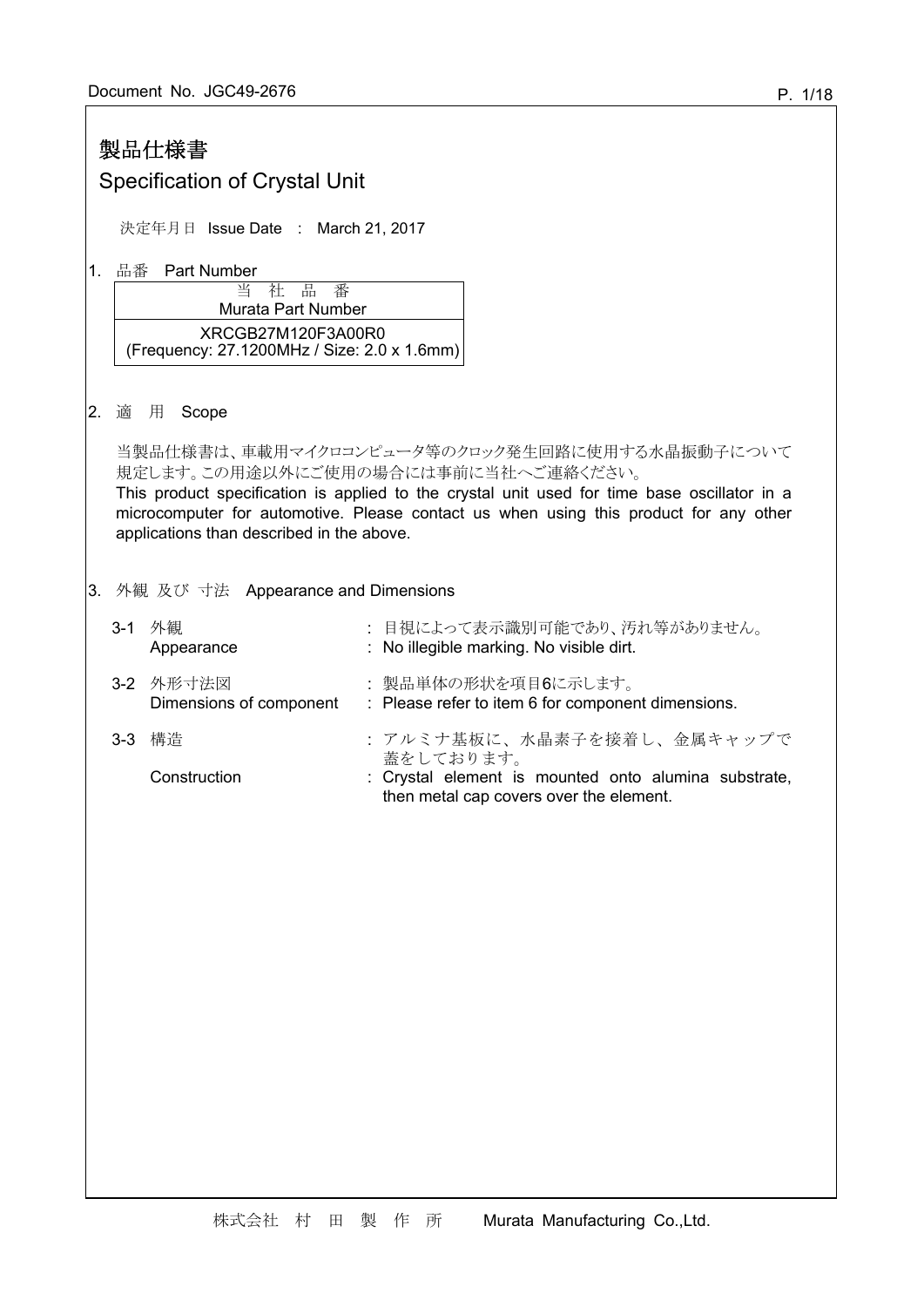| 4. 定格   | Rating                             |                                  |  |  |  |
|---------|------------------------------------|----------------------------------|--|--|--|
|         | 項目<br>Item                         | 規 格<br>Specification             |  |  |  |
| $4 - 1$ | 動作温度範囲                             | $-40$ to $+125^{\circ}$ C        |  |  |  |
|         | <b>Operating Temperature Range</b> |                                  |  |  |  |
| $4 - 2$ | 保存温度範囲                             | $-55$ to $+125^{\circ}$ C        |  |  |  |
|         | Storage Temperature Range          |                                  |  |  |  |
| $4 - 3$ | 励振レベル*1                            | 150 $\mu$ W (300 $\mu$ W以下/max.) |  |  |  |
|         | Drive Level *1                     |                                  |  |  |  |
| $4 - 4$ | 直流印加電圧                             | D.C.6V 以下/max.                   |  |  |  |
|         | D.C. Voltage                       |                                  |  |  |  |
| $4 - 5$ | 入力信号振幅                             | 15Vp-p 以下/max.                   |  |  |  |
|         | A.C. Voltage                       |                                  |  |  |  |
| $4 - 6$ | 耐雷圧                                | D.C.100V 以下/max.                 |  |  |  |
|         | <b>Withstanding Voltage</b>        | 5s 以内/max.                       |  |  |  |

# \*1 当製品仕様書で規定している周波数及び等価直列抵抗を測定する時の入力条件です。 This item shows input condition to measure frequency and Equivalent Series Resistance specified in this specification.

# 5. 電気的性能 Electrical Characteristics

|         | 項目<br>Item                      | 規 格<br>Specification               |
|---------|---------------------------------|------------------------------------|
| $5 - 1$ | 公称周波数                           | 27.1200MHz                         |
|         | <b>Nominal Frequency</b>        |                                    |
| $5-2$   | 周波数許容偏差 *2                      | $\pm$ 30ppm 以内/max.                |
|         | Frequency Tolerance *2          |                                    |
| $5-3$   | 周波数温度依存性                        | $\pm$ 35ppm 以内/max. (-40 to 125°C) |
|         | Frequency Shift by Temperature  | (初期値に対し/from initial value)        |
| $5-4$   | 周波数エージング                        | ±2ppm 以内/年                         |
|         | Frequency aging                 | max./year                          |
| $5-5$   | 等価直列抵抗 *2                       | 80Ω 以下/max.                        |
|         | Equivalent Series Resistance *2 |                                    |
| $5-6$   | 絶縁抵抗 *3                         | 500MΩ 以上/min. (D.C.10V 印加時)        |
|         | Insulation Resistance *3        | (Applied D.C.10V)                  |
| $5-7$   | 負荷容量 (Cs)                       |                                    |
|         | Load Capacitance                | $6 \pm 0.1$ pF                     |

\*2 周波数および等価直列抵抗の測定方法は項目8を参照ください。 Please refer to item 8 for measuring method of frequency and Equivalent Series Resistance.

\*3 端子相互間での抵抗を示します。

This characteristic shows the resistance between terminals.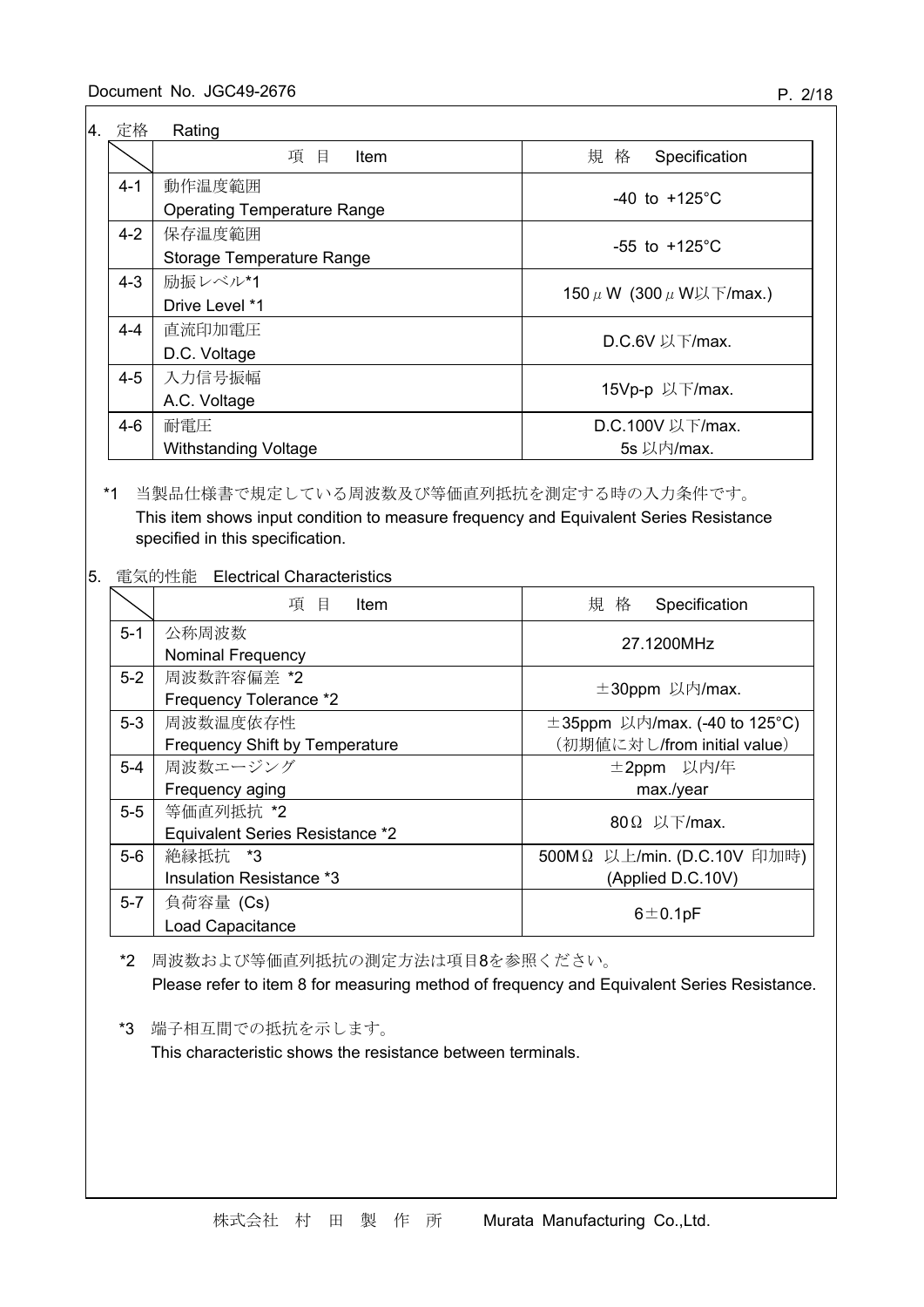

P. 3/18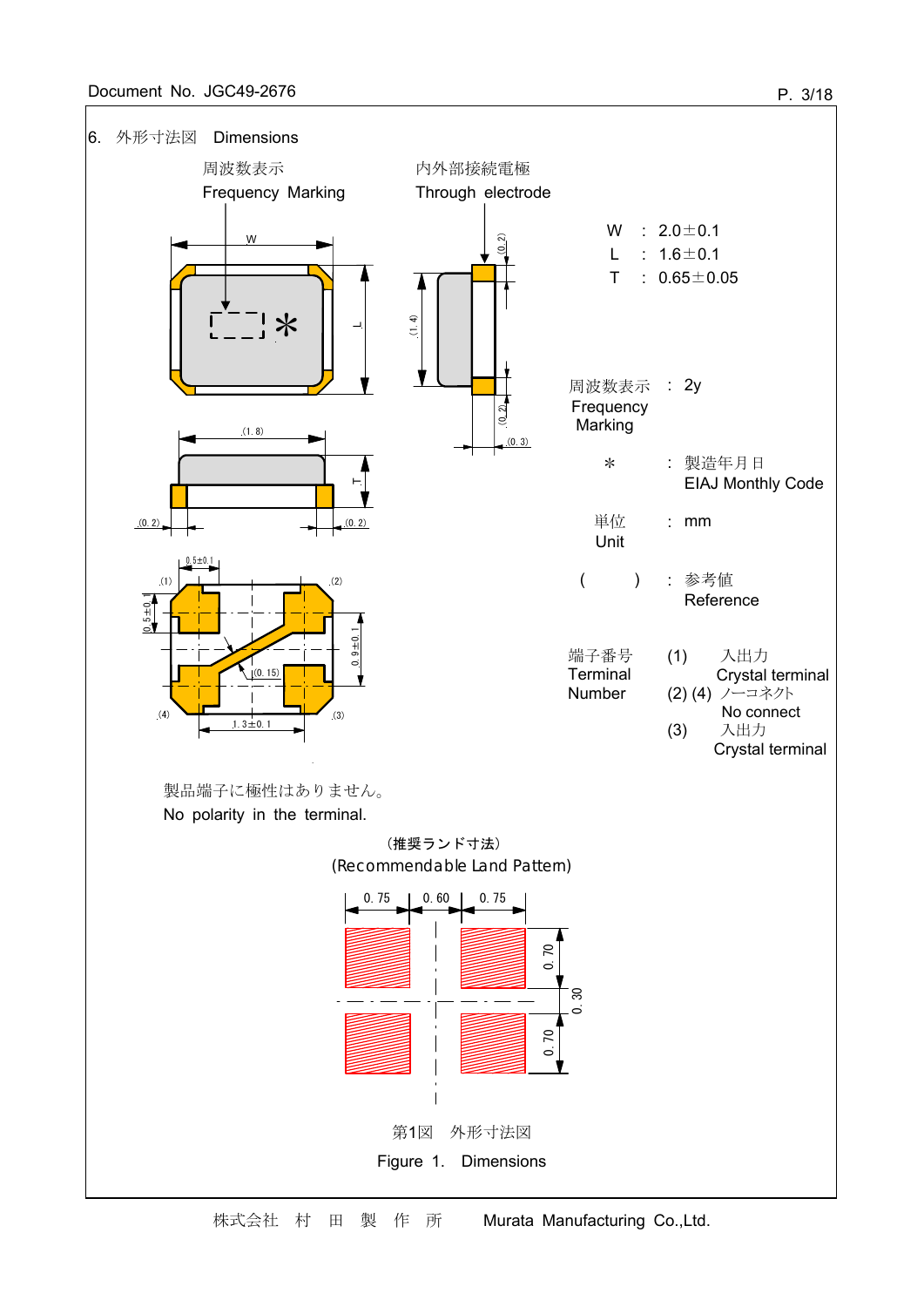### Document No. JGC49-2676

| 月<br>Month<br>年 Year   |   | 2 | 3              | 4 | 5 | 6           |   | 8 | 9 | 10 |   | 12 |
|------------------------|---|---|----------------|---|---|-------------|---|---|---|----|---|----|
| 2011, 2015, 2019, 2023 | a | b | $\overline{c}$ | d | e | f           | g | h |   | k  |   | m  |
| 2012, 2016, 2020, 2024 | n |   | д              | r | s | t           | u | U | w | x  | U | з  |
| 2013, 2017, 2021, 2025 | А | в |                |   | Ε | $\mathbf F$ | G | Н |   | K  |   | м  |
|                        |   |   |                |   |   |             |   |   |   |    |   |    |

製造年月度 / EIAJ Monthly Code

(注) 4年で1サイクルとなります。 / (note) The number is cycled by 4years.

- 7. テーピング品包装規格 Packaging Standard (Taping)
	- 7-1 テープは右巻き(テープの端を手前に取り出した時、送り穴が右側になる向き)とします。 The tape for components shall be wound clockwise. The feeding holes shall be to the right side as the tape is pulled toward the user.
	- 7-2 チップは、1リール 3,000個収納します。 A reel shall contain 3,000pcs of components.
	- 7-3 プラスチックテープの外形寸法図を第2図に示します。 Dimensions of plastic tape are shown in Figure 2.
	- 7-4 プラスチックリールの外形寸法図を第3図に示します。 Dimensions of plastic reel are shown in Figure 3.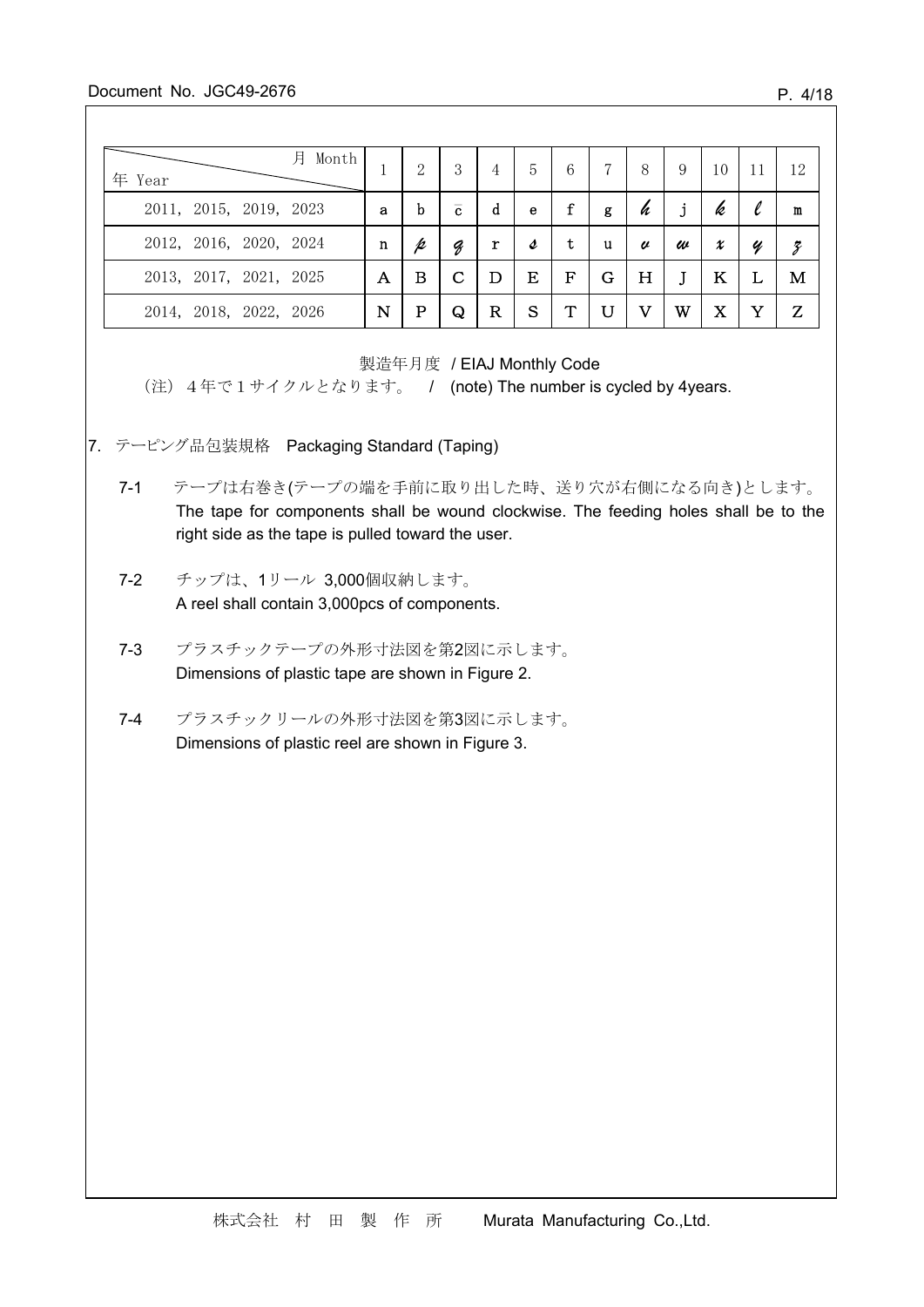#### Document No. JGC49-2676



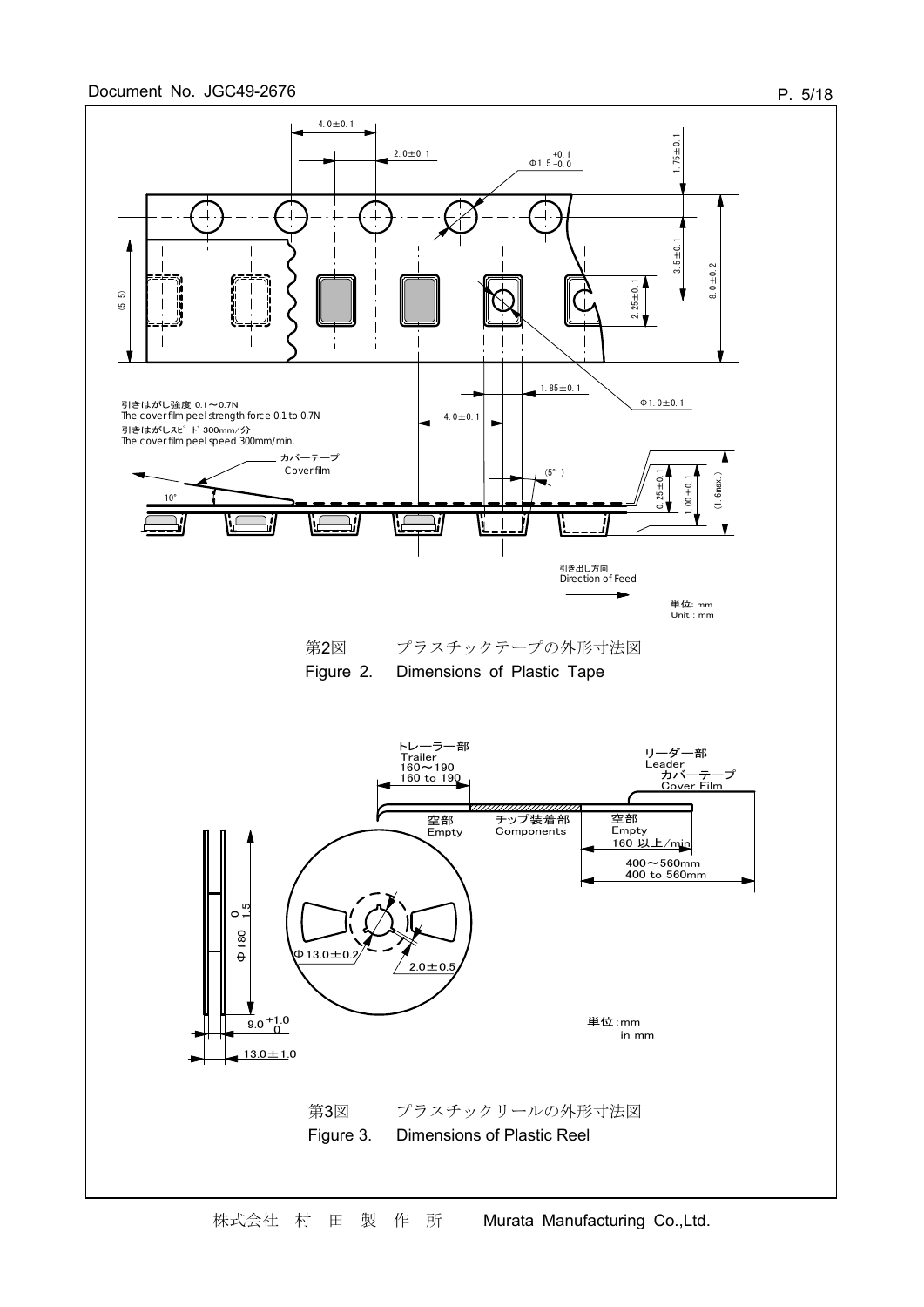#### 8. 測定方法 Measuring Method

#### 8-1 周波数測定方法:

5、9、10項で示す周波数は、第4-1図で示す回路とネットワークアナライザ(KEYSIGHT E5100Aもしくは相当品)にて測定した負荷時共振周波数(共振点近傍において、電気的イン ピーダンスが抵抗性となる2つの周波数のうち、低い方の周波数)を示します。DUTは第4-2 図に示します。負荷容量値(Cs)は5-7項を参照ください。負荷時共振周波数の規格値は、励 振レベル:150μWで測定した値です。測定機器の違いにより、周波数ズレが発生する可 能性があります。

Frequency measuring method:

Frequency mentioned the items of 5, 9, 10 means the load resonance frequency (Lower frequency of the two given when the electrical impedance of the component becomes resistant near its resonance point) measured by network analyzer (KEYSIGHT E5100A or the equivalent) and the circuit in Figure. 4-1. DUT is shown in Figure 4-2, and the value of a load capacitor (Cs) is referred to the item of 5-7. The load resonance frequency is measured at drive level of 150 $\mu$  W. Measured frequency may be changed by using different measurement method.

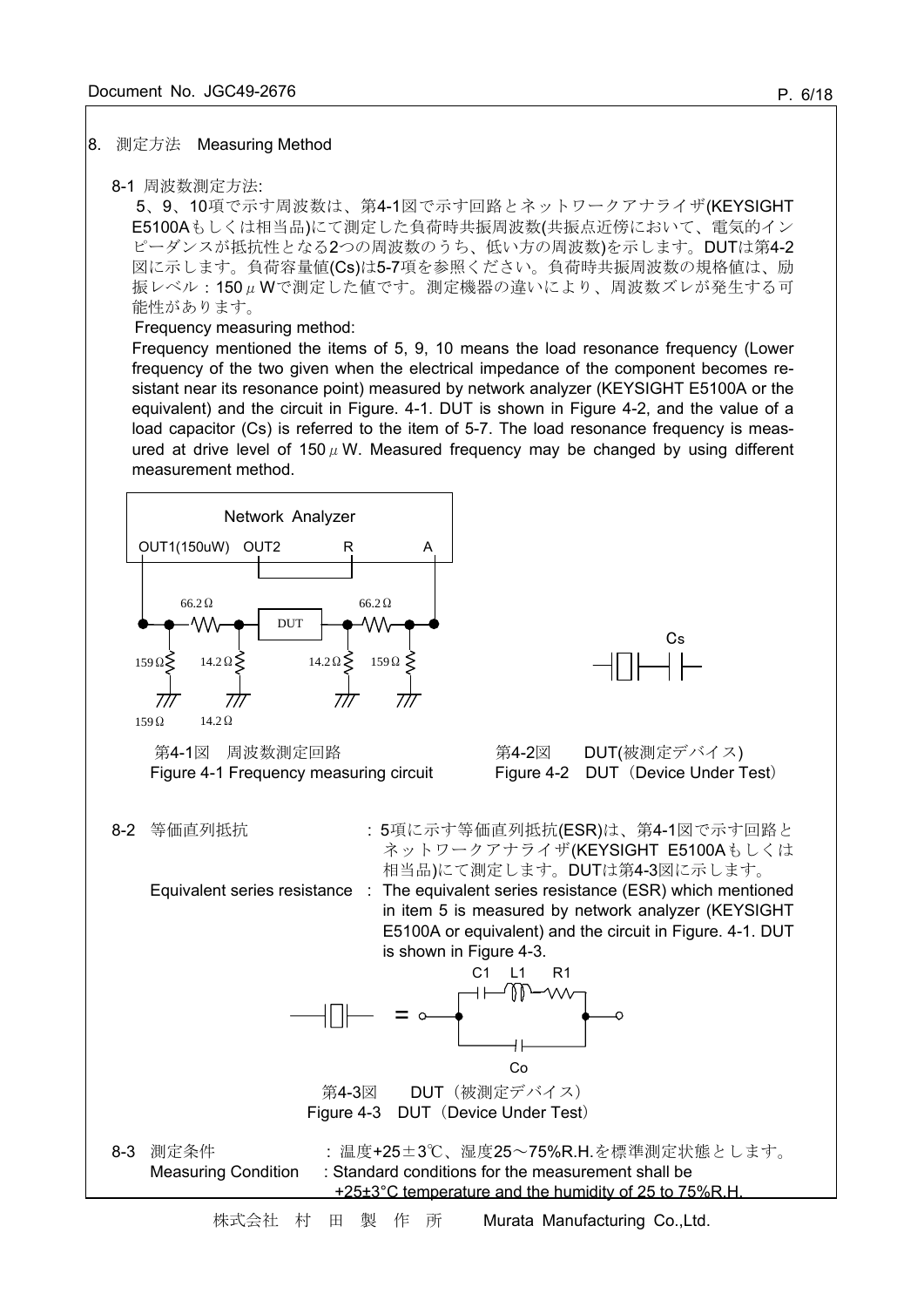# 9. 機械的性能 Physical Characteristics

|         | 項<br>目            | 試験条件                                                                                                                                   | 試験後の規格            |
|---------|-------------------|----------------------------------------------------------------------------------------------------------------------------------------|-------------------|
|         | Item              | <b>Test Condition</b>                                                                                                                  | Specification     |
|         |                   |                                                                                                                                        | <b>After Test</b> |
| $9 - 1$ | 衝擊                | 製品を試験用基板に実装した状態で、加速度 表3及び5-5を満足しま                                                                                                      |                   |
|         |                   | 100G(980m/s <sup>2</sup> )、作用時間6msの衝撃を6面に各3回す。                                                                                         |                   |
|         |                   | 加えた後、測定します。試験方法はAEC-Q200 REV                                                                                                           |                   |
|         |                   | Dに準拠します。                                                                                                                               |                   |
|         | Mechanical        | Component shall be soldered on the test board. The measured values                                                                     |                   |
|         | <b>Shock</b>      | Then it shall be measured after being applied $3$ shall meet Table $3$                                                                 |                   |
|         |                   | successive shocks, $100G(980m/s^2)$ for 6ms in the and Item 5-5.                                                                       |                   |
|         |                   | directions of 6 sides. Testing procedure is in                                                                                         |                   |
|         |                   | accordance with AEC-Q200 REV D.                                                                                                        |                   |
| $9 - 2$ | 振動                | 製品を試験用基板に実装した状態で、振動周波数表3及び5-5を満足しま                                                                                                     |                   |
|         |                   | 10~2000Hz、5G(49m/s <sup>2</sup> )の振動をX,Y,Zの3方向にす。                                                                                      |                   |
|         |                   | 各4時間加えた後、測定します。試験方法はAEC-                                                                                                               |                   |
|         |                   | Q200 REV Dに準拠します。                                                                                                                      |                   |
|         | Vibration         | Component shall be soldered on the test board. The measured values                                                                     |                   |
|         |                   | Then it shall be measured after being applied shall meet Table 3<br>vibration of $5G(49m/s^2)$ with 10 to 2000Hz band of and Item 5-5. |                   |
|         |                   | vibration frequency to each of 3 perpendicular                                                                                         |                   |
|         |                   | direction for 4 hours. Testing procedure is in                                                                                         |                   |
|         |                   | accordance with AEC-Q200 REV D.                                                                                                        |                   |
| $9 - 3$ | 基板たわみ             | 第5図に示すたわみ試験用基板に実装し、たわみ量 表3及び5-5を満足しま                                                                                                   |                   |
|         |                   | 2mm になるまで毎秒 0.5mm の速さで加圧し、60+5/- す。                                                                                                    |                   |
|         |                   | 0 秒間保持します。試験方法は AEC-Q200 REV D に                                                                                                       |                   |
|         |                   | 準拠します。                                                                                                                                 |                   |
|         | <b>Board Flex</b> | Component shall be soldered on the test board The measured values                                                                      |                   |
|         |                   | shown in Figure 5. Then apply pressure in vertical shall meet Table 3                                                                  |                   |
|         |                   | direction shown in following figure at a rate of and Item 5-5.                                                                         |                   |
|         |                   | about 0.5mm/s until bent width reaches 2mm and                                                                                         |                   |
|         |                   | hold for 60+5/-0 seconds. Testing procedure is in                                                                                      |                   |
|         |                   | accordance with AEC-Q200 REV D.                                                                                                        |                   |
|         |                   | 加圧棒<br>加圧<br>20 <sup>Stick</sup> 10<br>Load                                                                                            |                   |
|         |                   |                                                                                                                                        |                   |
|         |                   | PCB<br>たわみ                                                                                                                             |                   |
|         |                   | Deflection<br>R <sub>10</sub>                                                                                                          |                   |
|         |                   | φ 5支持台<br>部品                                                                                                                           |                   |
|         |                   | ちンターズレ<br>Off-Center<br>$\phi$ 5 Supporter<br>Part<br>$\sim$                                                                           |                   |
|         |                   |                                                                                                                                        |                   |
|         |                   |                                                                                                                                        |                   |
|         |                   |                                                                                                                                        |                   |
|         |                   |                                                                                                                                        |                   |
|         |                   |                                                                                                                                        |                   |
|         |                   |                                                                                                                                        |                   |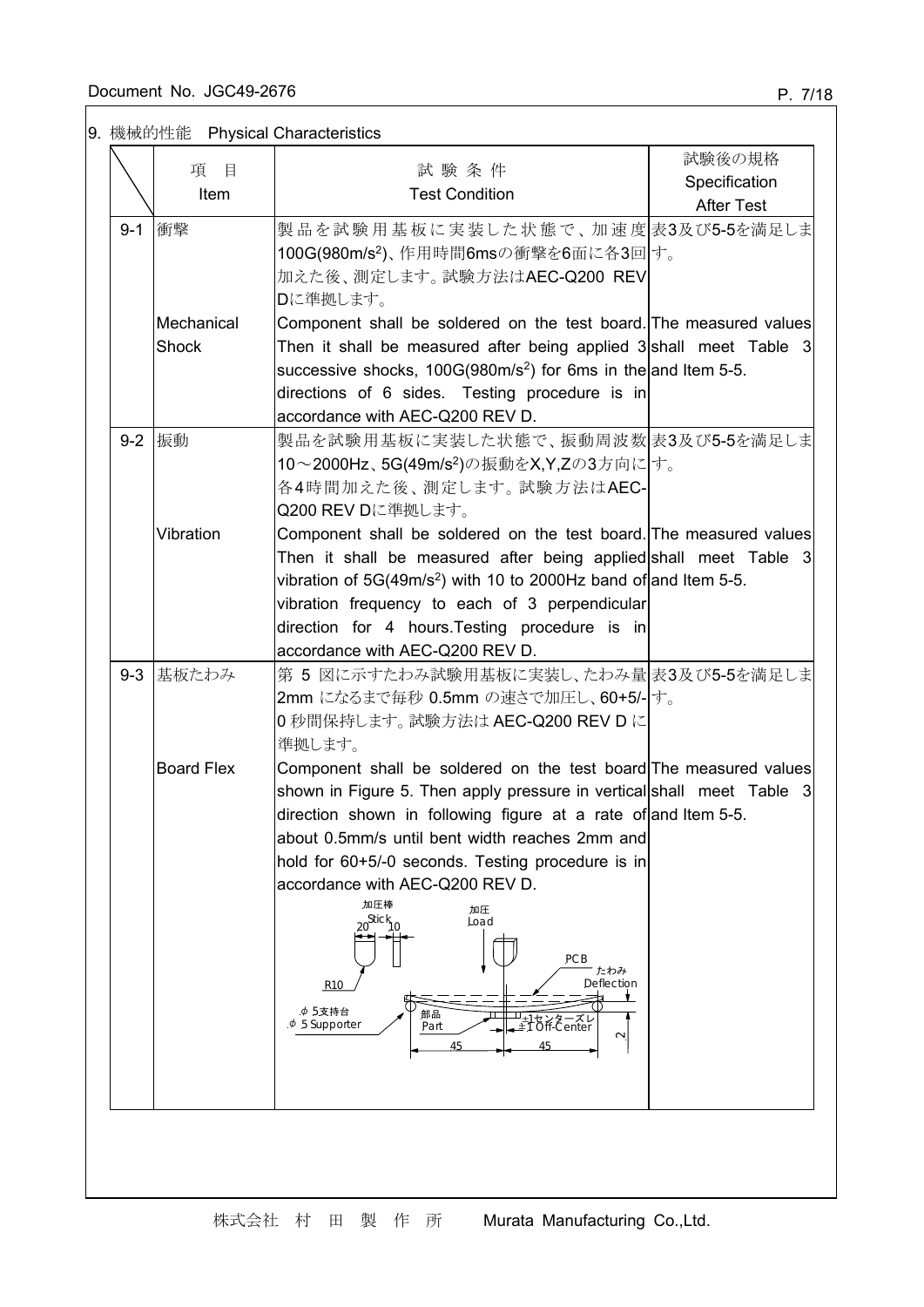| $9 - 4$ | はんだ耐熱                                                                             | 製品単品状態でリフロー炉(ピーク温度 260±5℃、表1および5-5を満足し                                             |                          |
|---------|-----------------------------------------------------------------------------------|------------------------------------------------------------------------------------|--------------------------|
|         | Resistance to                                                                     | 1.0±0.5 秒、その他条件は 12-6-2 項を参照)に 2回ます。                                               |                          |
|         | Soldering Heat                                                                    | 通した後、室温に取り出し、24 時間放置した後、測定                                                         |                          |
|         | (1)リフロー方式                                                                         | します。試験方法は IEC60068-2-58 に準拠します。                                                    |                          |
|         | $(1)$ Re-flow<br>Component shall be measured after 2 times re-The measured values |                                                                                    |                          |
|         | Soldering                                                                         | flow soldering and leaving at room temperature for shall meet table 1 and          |                          |
|         |                                                                                   | 24 hours. For soldering profile, refer to item 12-6-2 litem 5-5                    |                          |
|         |                                                                                   | (Peak temperature is 260±5°C for 1.0±0.5s).                                        |                          |
|         |                                                                                   | Testing procedure is in accordance with                                            |                          |
|         |                                                                                   | IEC60068-2-58.                                                                     |                          |
|         |                                                                                   | (2)コテ付け方式 PCB上にて温度+350±5℃で5.0±0.5秒間はんだ付け 外観に異常がなく、表2                               |                          |
|         |                                                                                   | を行い、室温に24時間放置した後、測定します。但し、および5-5を満足しま                                              |                          |
|         |                                                                                   | はんだこて先は電極部に直接接触しない事とします。 す。                                                        |                          |
|         |                                                                                   | 試験方法はIEC60068-2-58に準拠します。(12-6-3項                                                  |                          |
|         | (2)Soldering                                                                      | を参照)                                                                               | No.<br>visible<br>damage |
|         | with iron                                                                         | Component shall be measured after soldering on and                                 | the<br>measured          |
|         |                                                                                   |                                                                                    |                          |
|         |                                                                                   | PCB at $+350\pm5^{\circ}$ C for 5.0 $\pm$ 0.5s and leaving at room values          | shall<br>meet            |
|         |                                                                                   | temperature for 24 hours. The soldering iron shall Table 2 and item 5-5.           |                          |
|         |                                                                                   | not touch the component while soldering. Testing                                   |                          |
|         |                                                                                   | procedure is accordance with IEC60068-2-58.                                        |                          |
|         |                                                                                   | (Refer to item 12-6-3)                                                             |                          |
|         |                                                                                   | (3)はんだディッ 製品端子部を+260±5℃の溶融はんだ中に10±1秒 表 3 および 5-5 を満足                               |                          |
|         | プ方式                                                                               | 間浸した後、室温に取り出し、24時間放置した後、測します。                                                      |                          |
|         |                                                                                   | 定します。試験方法はJESD22-B106に準拠します。                                                       |                          |
|         | (3)Solder Dip                                                                     | The terminals of component shall be immersed in The measured values                |                          |
|         |                                                                                   | a soldering bath at +260 $\pm$ 10°C for 10 $\pm$ 1s by only shall meet table 3 and |                          |
|         |                                                                                   | to level to cover. Component shall be measured litem 5-5.                          |                          |
|         |                                                                                   | after leaving at room temperature for 24 hours.                                    |                          |
|         |                                                                                   | Testing procedure is in accordance with JESD22-<br>B106.                           |                          |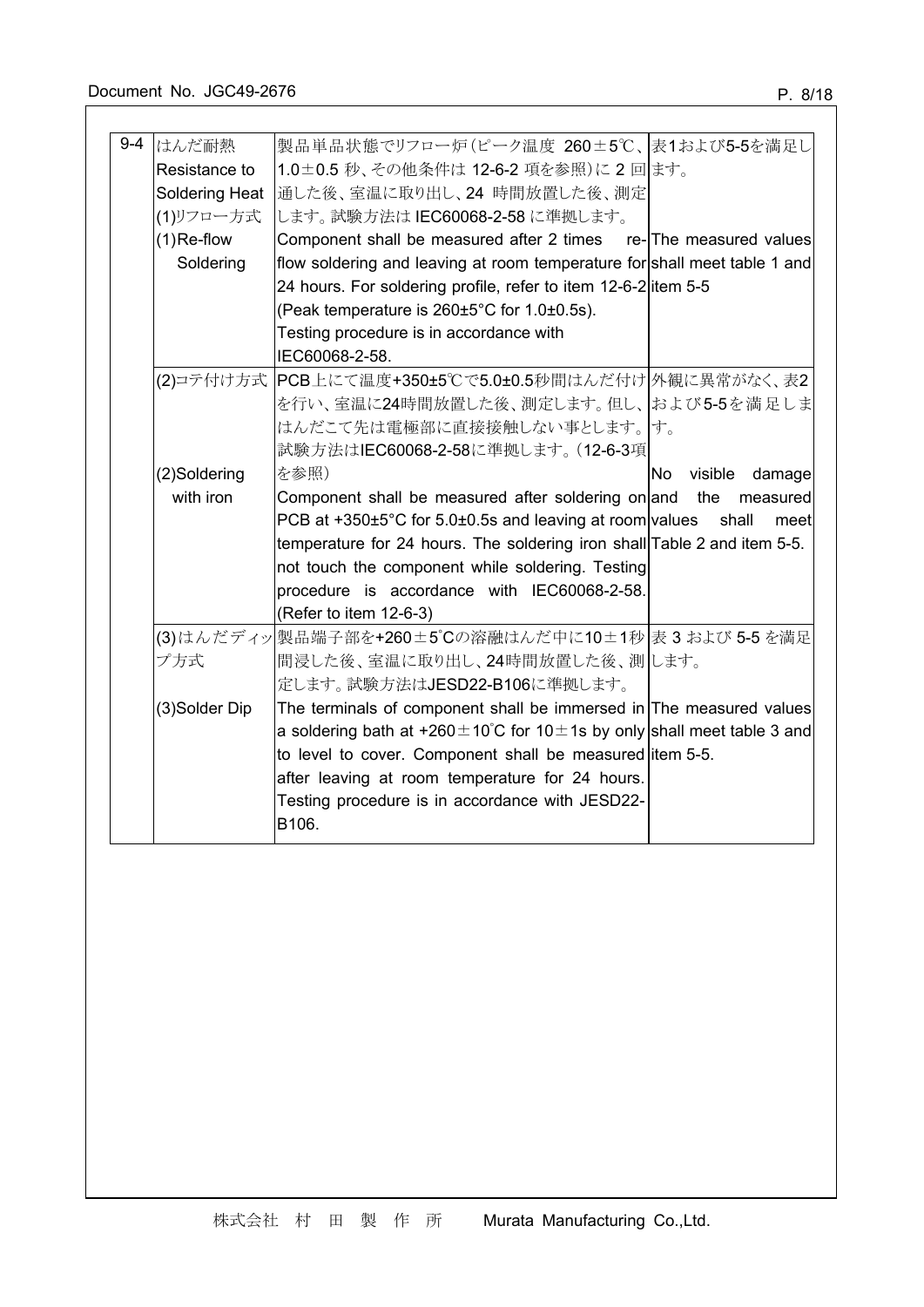|         | 9-5 はんだ付性        | 無鉛はんだ (Sn-3.0Ag-0.5Cu)                                                                                                                                                                                                                                                                                                                                                                                                                                                                                                                   | 端子の95%以上にはん                          |
|---------|------------------|------------------------------------------------------------------------------------------------------------------------------------------------------------------------------------------------------------------------------------------------------------------------------------------------------------------------------------------------------------------------------------------------------------------------------------------------------------------------------------------------------------------------------------------|--------------------------------------|
|         | Solderability    | PCT装置にて温度+105℃、湿度100%R.H.、4時間のだが付着します。<br>エージングをし、端子部分をロジンメタノール液に5秒<br>浸した後、+245±5℃の溶融はんだ中に3±0.5秒間浸<br>します。試験方法はIEC60068-2-58に準拠します。<br>Lead free solder (Sn-3.0Ag-0.5Cu)<br>After being kept in pressure cooker at +105 $\degree$ C at least over ninety<br>and 100%R.H. for 4 hours, and being placed in a five $(95)$ % of the<br>rosin-methanol for 5s, the terminals of component terminal surface.<br>shall be immersed in a soldering bath at +245±5°C<br>for $3\pm0.5$ s. Testing procedure is accordance with<br>IEC60068-2-58. | The solder shall coat                |
|         | はんだ付性(2)         | PCT装置にて温度+105℃、湿度100%R.H.、4時間の 基板側面電極、1/4t以 <br>エージングをし、当社推奨ランドの試験用基板(図4参 上はんだが濡れます。<br>照)に実装します。実装条件は12-5-1、12-5-2項に従<br>います。                                                                                                                                                                                                                                                                                                                                                                                                           |                                      |
|         | Solderability(2) | After being kept in pressure cooker at +105°C The solder shall wet a<br>and 100%R.H. for 4 hours, and the componet shall side<br>be mounted on our test board (refer to Fig.4). For more over 1/4t (t is a<br>soldering conditions and profile refer to item 12-5-1 thickness<br>and 12-5-2.                                                                                                                                                                                                                                             | of<br>substrate<br>οt<br>substrate.) |
| $9 - 6$ | 固着強度<br>Terminal | R0.5の引っかき治具を使用して、矢印の方向に17.6N 表 3 及び 5-5 を満足し<br>の静荷重を加えて60秒間保持します。試験方法ははす。<br>AEC-Q200 REV Dに準拠します。                                                                                                                                                                                                                                                                                                                                                                                                                                      |                                      |
|         | Strength         | Component shall be soldered on the test PCB. The measured values<br>Then a static load of 17.6N using a R 0.5 scratch shall meet Table 3<br>tool shall be applied on the core of the component and Item 5-5.<br>and in the direction of the arrow and held for<br>60s. Testing procedure is in accordance with AEC-<br>Q200 REV D.<br>Scratch tool<br>引っかき治<br>Chip                                                                                                                                                                      |                                      |
|         |                  |                                                                                                                                                                                                                                                                                                                                                                                                                                                                                                                                          |                                      |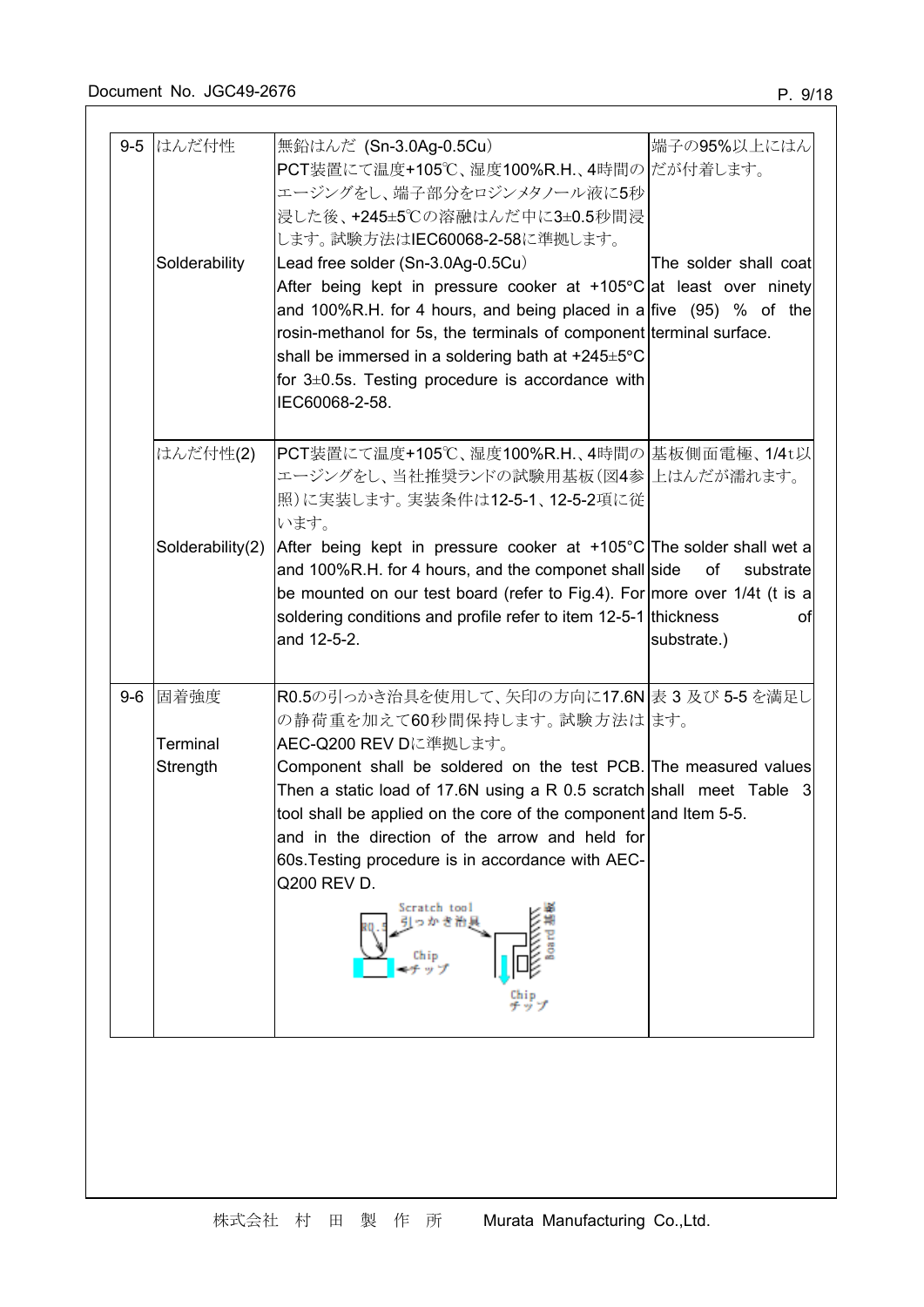# 10. 耐候性能 Environmental Characteristics

| 項<br>目                 | 試験条件                                                                           | 試験後の規格            |
|------------------------|--------------------------------------------------------------------------------|-------------------|
| Item                   | <b>Test Condition</b>                                                          | Specification     |
|                        |                                                                                | <b>After Test</b> |
| 10-1 高温放置              | 製品を試験用基板に実装した状態で、温度+125℃ 表4及び5-5を満足しま                                          |                   |
|                        | の恒温槽中に1000時間保持した後、室温に取り出す。                                                     |                   |
|                        | し、24時間放置した後、測定します。試験方法は                                                        |                   |
|                        | AEC-Q200 REV Dに準拠します。                                                          |                   |
| High                   | Component shall be soldered on the test board. The measured values             |                   |
| Temperature            | Then it shall be kept in a chamber at +125 $^{\circ}$ C for shall meet Table 4 |                   |
| Exposure               | 1000 hours. And then it shall be measured after and Item 5-5.                  |                   |
| (Storage)              | leaving at room temperature for 24 hours. Testing                              |                   |
|                        | procedure is in accordance with AEC-Q200 REV                                   |                   |
|                        | D.                                                                             |                   |
| 10-2 低温放置              | 製品を試験用基板に実装した状態で、温度-55℃の表4及び5-5を満足しま                                           |                   |
|                        | 恒温槽中に1000時間保持した後、室温に取り出し、す。                                                    |                   |
|                        | 24時間放置した後、測定します。試験方法は                                                          |                   |
|                        | IEC60068-2-1に準拠します。                                                            |                   |
| Cold                   | Component shall be soldered on the test board. The measured values             |                   |
| (Storage)              | Then it shall be kept in a chamber at -55 $\pm$ 2°C for shall meet Table 4     |                   |
|                        | 1000 hours. And then it shall be measured after and Item 5-5.                  |                   |
|                        | leaving at room temperature for 24 hours. Testing                              |                   |
|                        | procedure is accordance with IEC60068-2-1.                                     |                   |
| 10-3 高温高湿通電            | 製品を試験用基板に実装した状態で、温度+85℃, 表4及び5-5を満足しま                                          |                   |
|                        | 湿度85%R.H.の恒温恒湿槽にD.C.6Vを印加しながす。                                                 |                   |
|                        | ら1000時間保持した後、室温に取り出し、24時間放                                                     |                   |
|                        | 置した後、測定します。試験方法はAEC-Q200 REV                                                   |                   |
|                        | Dに準拠します。                                                                       |                   |
| <b>Biased Humidity</b> | Component shall be soldered on the test board. The measured values             |                   |
|                        | Then it shall be kept in a chamber at $85^{\circ}$ C, shall meet Table 4       |                   |
|                        | 85%R.H. on loading D.C.6V for 1000 hours. And and Item 5-5.                    |                   |
|                        | then it shall be measured after leaving at room                                |                   |
|                        | temperature for 24 hours. Testing procedure is in                              |                   |
|                        | accordance with AEC-Q200 REV D.                                                |                   |
|                        |                                                                                |                   |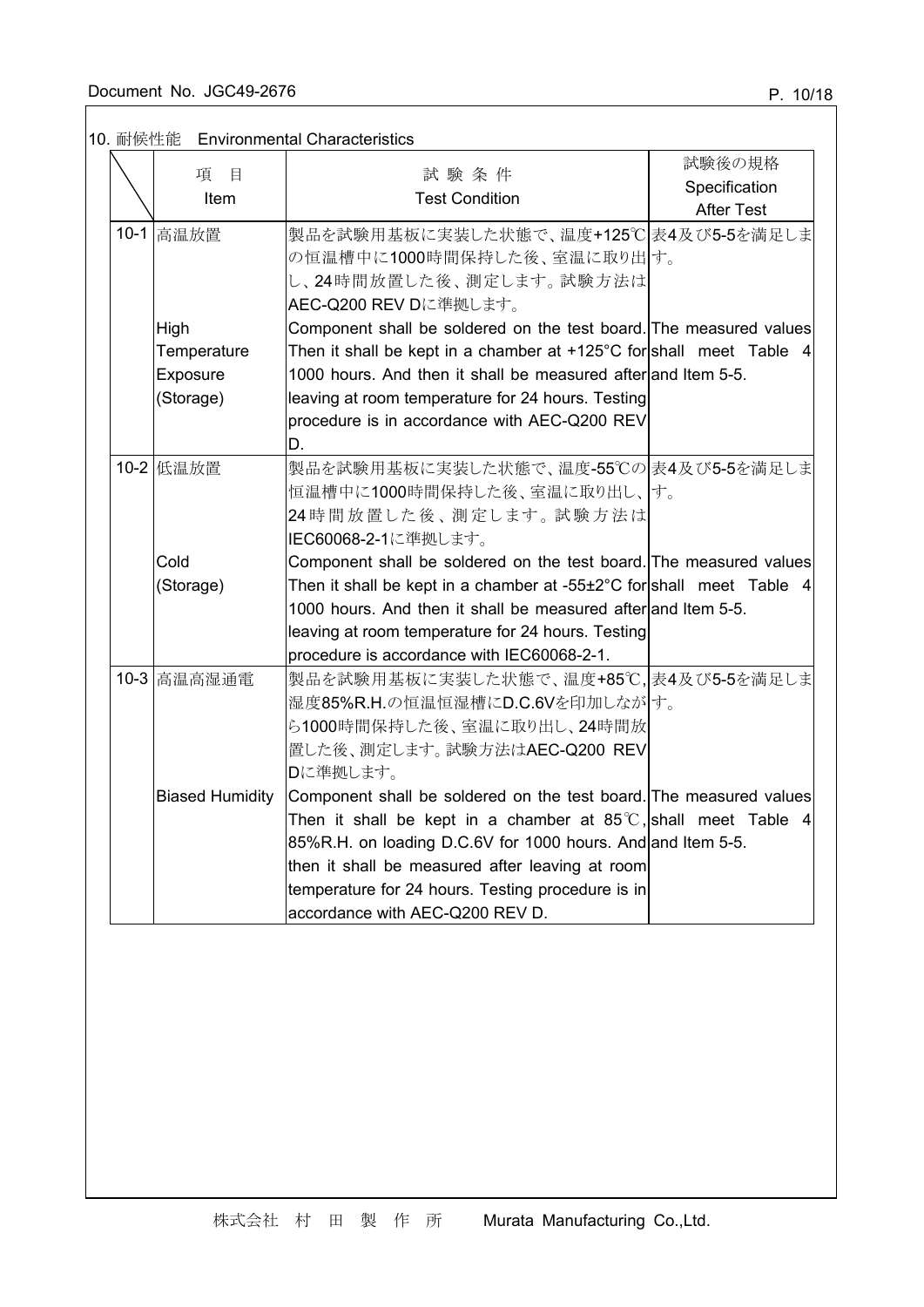| 10-4 熱衝擊                | 製品を試験用基板に実装した状態で、温度-55℃の 表4及び5-5を満足しま                                            |  |
|-------------------------|----------------------------------------------------------------------------------|--|
|                         | 恒温槽中に30分間保持後、温度+125℃の恒温槽中す。                                                      |  |
|                         | に直ちに移し、30分間保持する。これを1サイクルと                                                        |  |
|                         | し、1000サイクル行った後、室温に取り出し、24時間                                                      |  |
|                         | 放置した後、測定します。試験方法はAEC-Q200                                                        |  |
|                         | REV Dに準拠します。                                                                     |  |
| Temperature             | Component shall be soldered on the test board. The measured values               |  |
| Cycling                 | After performing 1000 cycles of thermal test (-shall meet Table 4                |  |
|                         | 55°C for 30 minutes to +125°C for 30 minutes), it and Item 5-5.                  |  |
|                         | shall be measured after leaving at room                                          |  |
|                         | temperature for 24 hours. Testing procedure is in                                |  |
|                         | accordance with AEC-Q200 REV D.                                                  |  |
| 10-5 高温通電               | 製品を試験用基板に実装した状態で、温度+125℃ 表 4 及び 5-5 を満足                                          |  |
|                         |                                                                                  |  |
|                         | の恒温槽中にD.C,6Vを印加しながら1000時間保持 します。                                                 |  |
|                         | した後、室温に取り出し、24時間放置した後、測定し                                                        |  |
|                         | ます。試験方法はAEC-Q200 REV Dに準拠します。                                                    |  |
| <b>Operational Life</b> | Component shall be soldered on the test board. The measured values               |  |
|                         | Then it shall be kept in a chamber at +125°C on shall meet Table 4               |  |
|                         | loading D.C.6V for 1000 hours. And then it shall and Item 5-5.                   |  |
|                         | be measured after leaving at room temperature                                    |  |
|                         | for 24 hours. Testing procedure is in accordance                                 |  |
|                         | with AEC-Q200 REV D.                                                             |  |
| 10-6 耐静電性               | 下記の回路において、電圧EでコンデンサCに蓄えら 表 4 及び 5-5 を満足                                          |  |
|                         | れた電荷を、抵抗Rを介し各端子間に放電した後、します。                                                      |  |
|                         | 測定します。試験方法はAEC-Q200 REV Dに準拠                                                     |  |
|                         | します。                                                                             |  |
| <b>Electro Statics</b>  | $E = \pm 500V$ , C=150pF, R=2.0k $\Omega$ , Direct Contact   The measured values |  |
| Discharge               | Component shall be measured after applying shall meet Table 4                    |  |
|                         | surge voltage $(E)$ by discharging capacitor $(C)$ and Item 5-5.                 |  |
|                         | through resistor (R). Testing procedure is in                                    |  |
|                         | accordance with AEC-Q200 REV D.                                                  |  |
|                         |                                                                                  |  |
|                         |                                                                                  |  |
|                         | R                                                                                |  |
|                         | i El<br>各端子                                                                      |  |
|                         | C<br>Each terminals                                                              |  |
|                         |                                                                                  |  |
|                         |                                                                                  |  |
|                         |                                                                                  |  |
|                         |                                                                                  |  |
|                         |                                                                                  |  |
|                         |                                                                                  |  |
|                         |                                                                                  |  |
|                         |                                                                                  |  |
|                         |                                                                                  |  |
|                         |                                                                                  |  |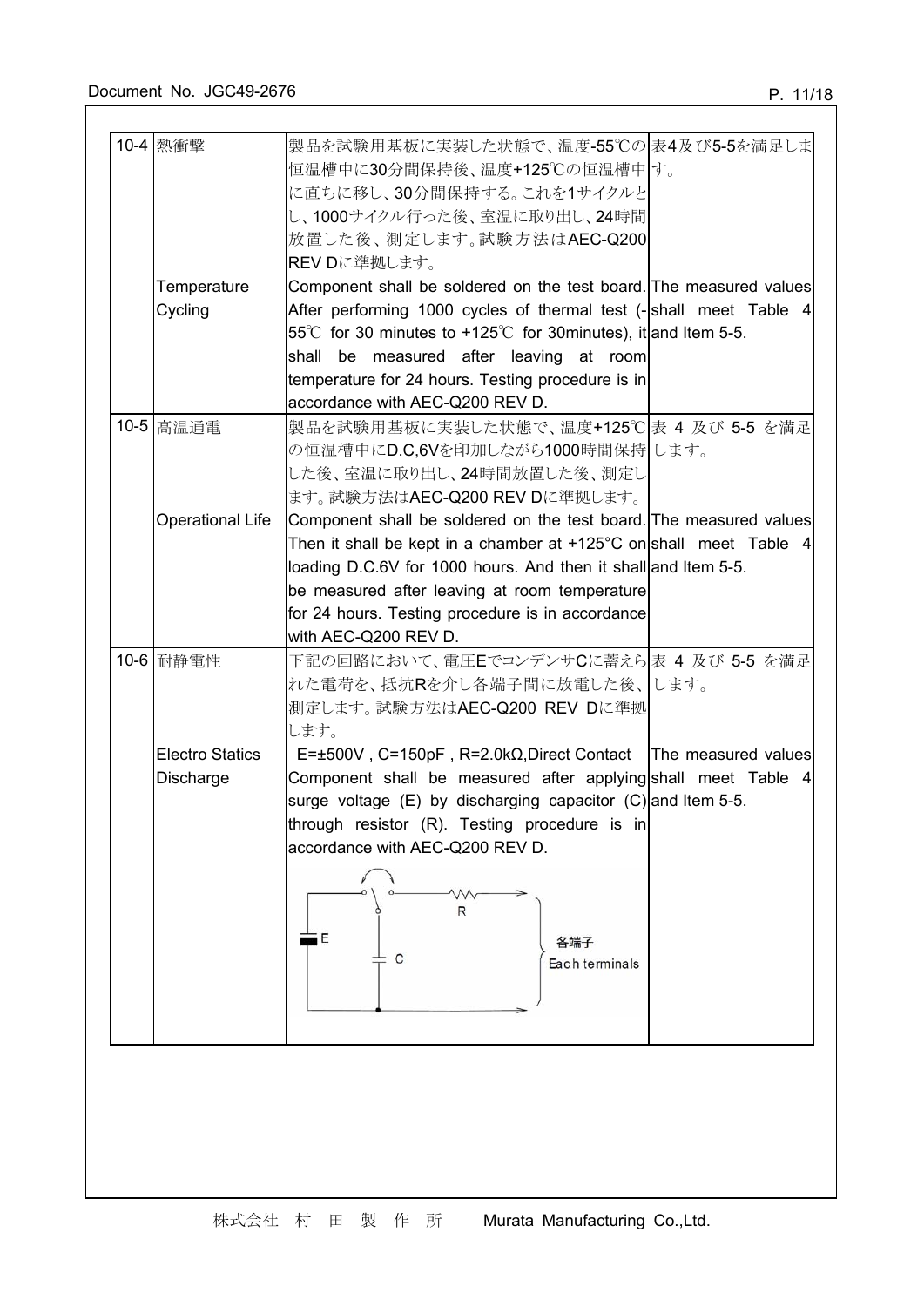

株式会社 村 田 製 作 所 Murata Manufacturing Co.,Ltd.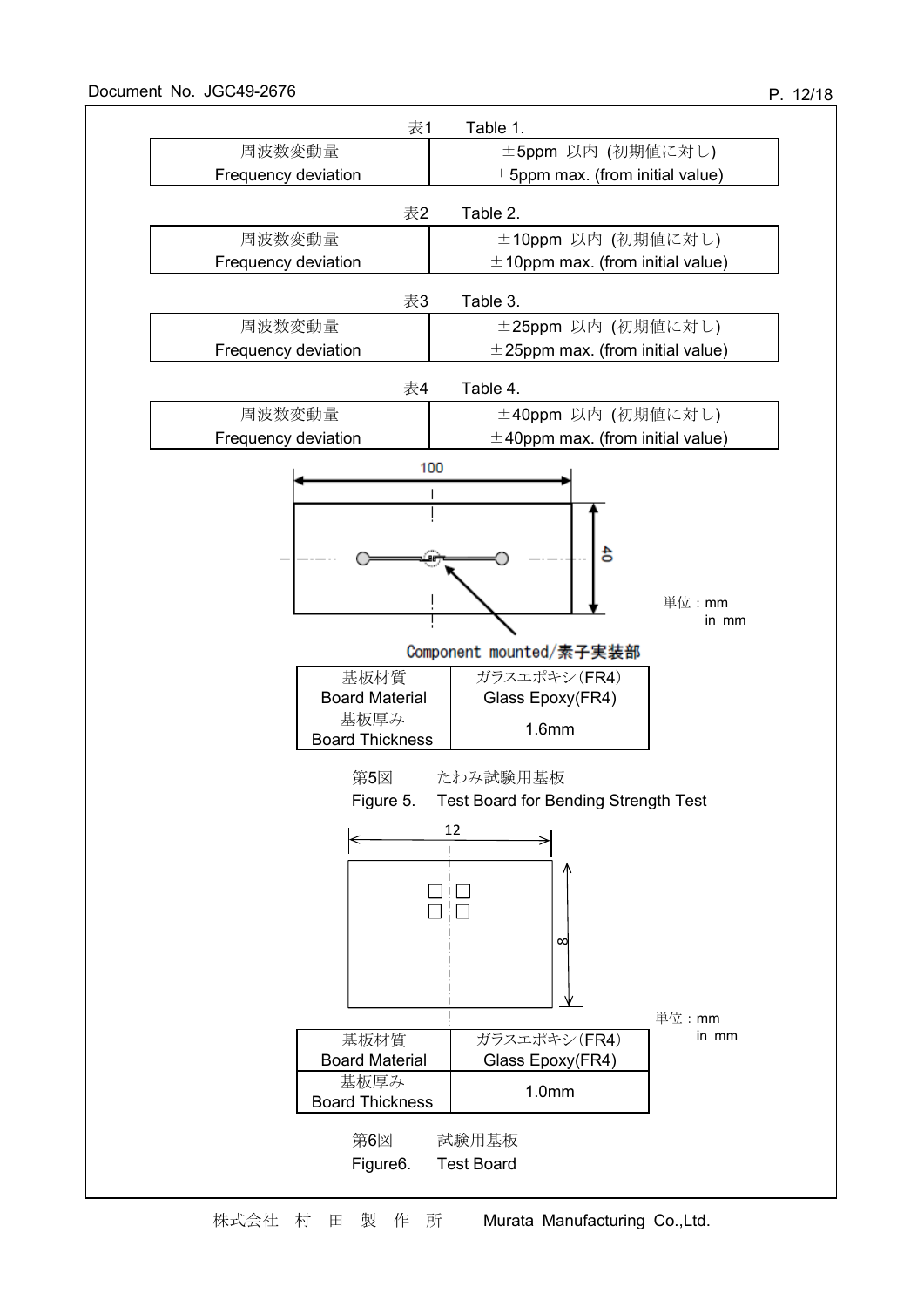# $|$ 11.  $\triangle$  注意 Cautions

# 11-1 用途の限定 Limitation of Applications

当製品について、その故障や誤動作が人命または財産に危害を及ぼす恐れがある等の理由により、高 信頼性が要求される以下の用途でのご使用をご検討の場合は、必ず事前に当社までご連絡下さい。

①航空機器 ②宇宙機器 ③海底機器 ④発電所制御機器 ⑤医療機器

⑥輸送機器(自動車、列車、船舶等) ⑦交通用信号機器 ⑧防災/防犯機器

⑨情報処理機器 ⑩その他上記機器と同等の機器

Please contact us before using our products for the applications listed below which require especially high reliability for the prevention of defects which might directly cause damage to the third party's life, body or property.

①Aircraft equipment

②Aerospace equipment

③Undersea equipment

④Power plant control equipment

⑤Medical equipment

⑥Transportation equipment (vehicles, trains, ships, etc.)

⑦Traffic signal equipment

⑧Disaster prevention / crime prevention equipment

⑨Data-processing equipment

⑩Applications of similar complexity and/or with reliability requirements to the applications listed in the above

11-2 フェールセーフ機能の付加 Fail-safe

当製品に万が一異常や不具合が生じた場合でも、二次災害防止のために完成品に適切なフェ ールセーフ機能を必ず付加して下さい。

Be sure to provide an appropriate fail-safe function on your product to prevent a second damage that may be caused by the abnormal function or the failure of our product.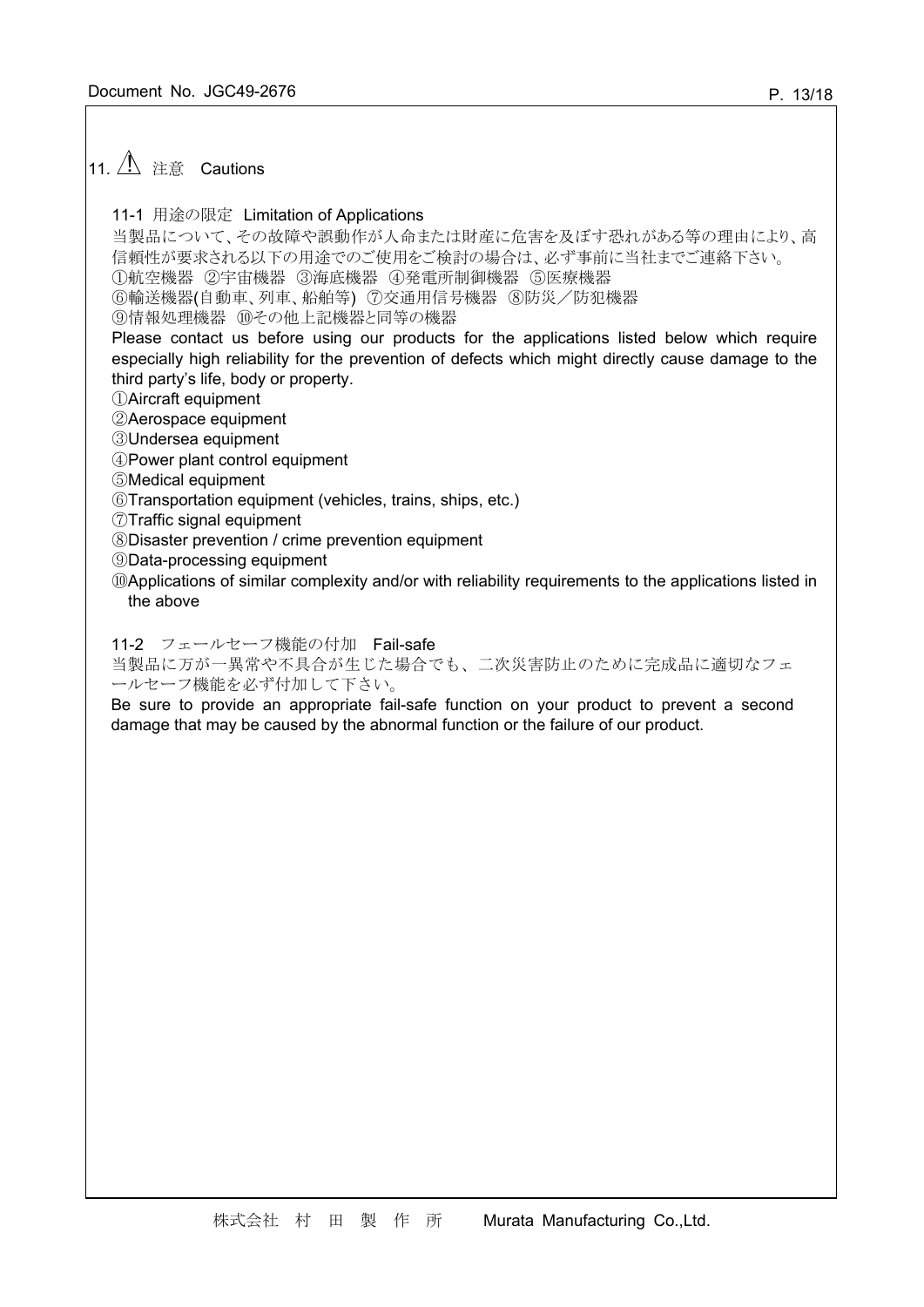12. 使用上の注意 Caution for Use

## 12-1

過大な機械衝撃が印加された場合、不具合を生じることがありますので取り扱いには充分ご 注意下さい。

The component may be damaged if excess mechanical stress is applied.

# 12-2

ご使用IC及び発振回路条件により、発振不具合(異常発振あるいは発振停止)が発生する 場合がありますので、回路条件を充分ご確認の上ご使用下さい。

Please confirm the circuit conditions on your set, because irregular or stop oscillation may occur under unmatched circuit conditions.

# 12-3

当製品は、画像認識タイプの位置決め機構実装機に対応しています。但し、実装条件によっ ては過大な衝撃が加わり製品本体を破損する場合がありますので事前に使用される実装機で 必ず評価確認をして下さい。なお、メカチャック機構タイプの実装機での実装は避けて下さ い。詳細については事前に当社までお問い合わせ下さい。

The component is recommended with placement machines employing optical placement capabilities. The component might be damaged by mechanical force depending on placement machine and condition. Make sure that you have evaluated by using placement machines before going into mass production. Do not use placement machines employing mechanical positioning. Please contact Murata for details beforehand.

# $12 - 4$

実装後に基板から取り外した製品は再使用しないで下さい。 Do not reuse components once mounted onto a circuit board.

12-5

基板最上面のグランドや信号パターンは水晶振動子の下部に配置しないよう注意して下さい。 Ground or signal path on the top of substrate should not be located underneath crystal unit.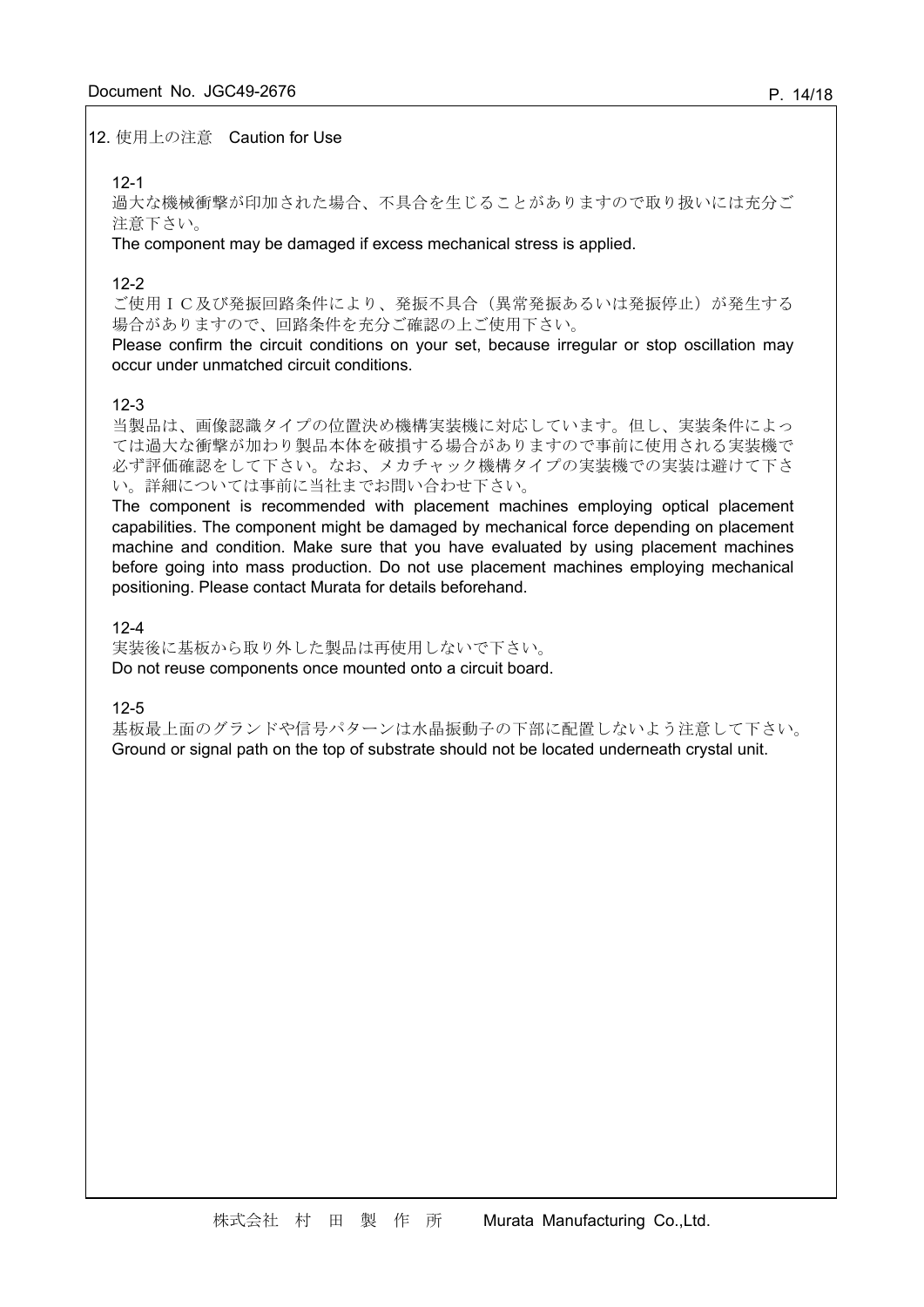# 12-6 はんだ付けに関する注意事項 Caution for Soldering

この製品はリフロー方式で実装をお願いします。

Please mount components on a circuit board by the re-flow soldering

12-6-1 推奨するフラックスおよびはんだ Recommendable Flux and Solder

| フラックス<br>Flux | ロジン系フラックスをお使いください。水溶性フラックスは使用<br>しないでください。<br>Please use rosin based flux, but do not use water soluble flux.                           |
|---------------|-----------------------------------------------------------------------------------------------------------------------------------------|
| はんだ<br>Solder | Sn-3.0Ag-0.5Cu組成のはんだをご使用ください。<br>クリームはんだ塗布厚は、0.10~0.15mmの範囲でお願いします。<br>Please use solder(Sn-3.0Ag-0.5Cu) under the following condition. |
|               | Standard thickness of soldering paste: 0.10 to 0.15mm                                                                                   |





Peak temperature 5s 以内/max. \*温度は部品表面付近で測定します。

\*Temperature shall be measured on the surface of component.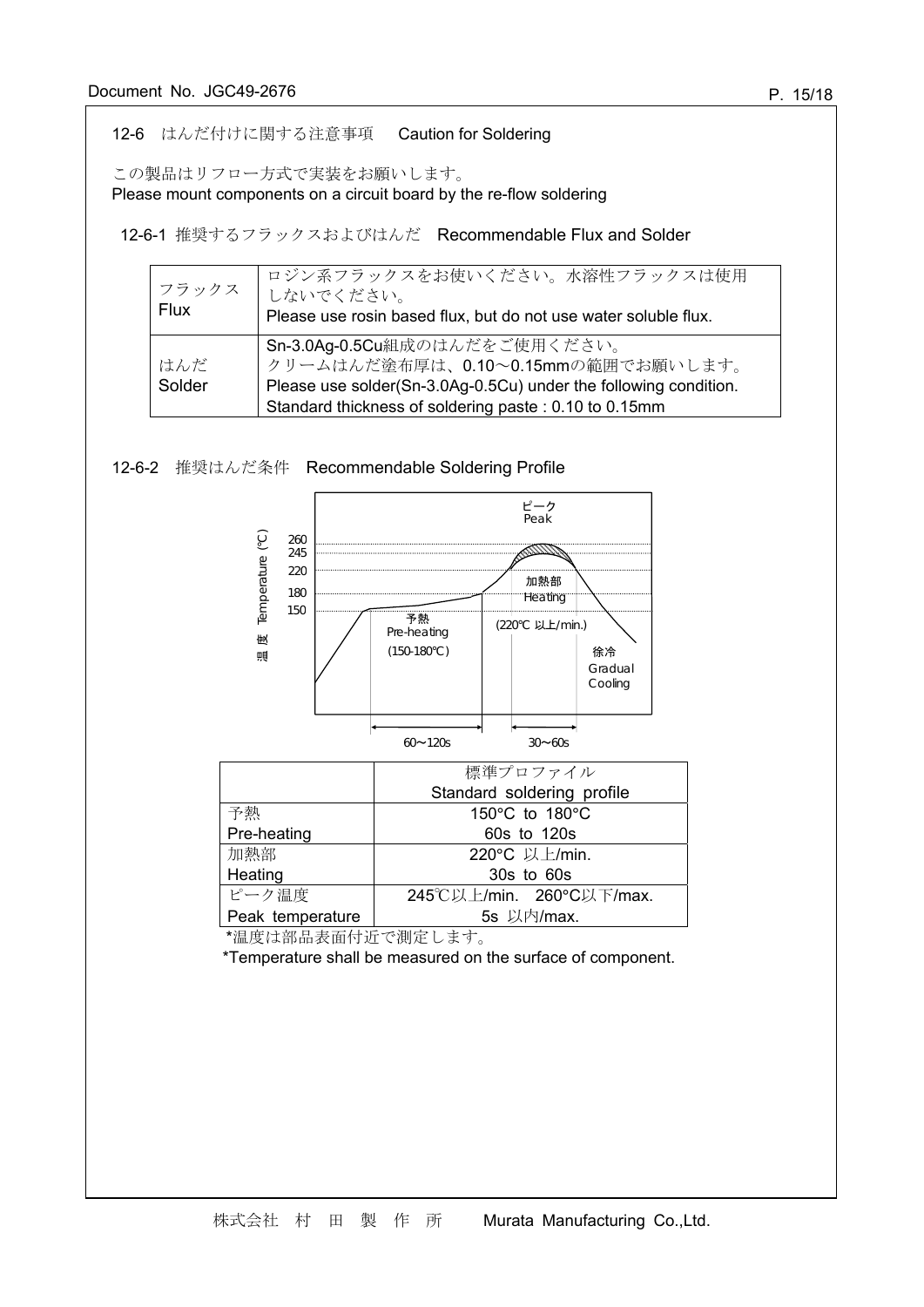### 12-6-3 こて付け条件 Reworking with soldering iron

やむを得ずはんだこてを使用して製品をはんだ付け・修正する場合は、以下の点に注意 して行って下さい。

Please solder with soldering iron noting to the following conditions.

|                               | 件<br>条                                                 |  |  |  |
|-------------------------------|--------------------------------------------------------|--|--|--|
|                               | condition                                              |  |  |  |
| 予熱温度                          | $150^{\circ}$ C 60s                                    |  |  |  |
| Pre-heating                   |                                                        |  |  |  |
| はんだこてのこて先温度                   | 350°C 以下/max.                                          |  |  |  |
| Heating of the soldering iron |                                                        |  |  |  |
| はんだこてのワット数                    | 30W 以下/max.                                            |  |  |  |
| Watt                          |                                                        |  |  |  |
| はんだこてのこて先形状                   | $\phi$ 3mm 以下/max.                                     |  |  |  |
| Shape of the soldering iron   |                                                        |  |  |  |
| はんだ付け時間                       | 5s 以内/max.                                             |  |  |  |
| Soldering Time                |                                                        |  |  |  |
| はんだ                           | Sn-3.0Ag-0.5Cu                                         |  |  |  |
| Solder                        |                                                        |  |  |  |
|                               | 製品に直接こて先がふれないようにしてください。こ                               |  |  |  |
|                               | て先が製品に直接触れて過剰な熱が加わった場合、圧                               |  |  |  |
|                               | 電素子の特性劣化や製品電極の破損につながる恐れが                               |  |  |  |
| 注意事項                          | あります。                                                  |  |  |  |
| Caution                       | Please do not directly touch the components with       |  |  |  |
|                               | soldering iron, because the terminals of components    |  |  |  |
|                               | or electrical characteristics may be damaged if excess |  |  |  |
|                               | thermal stress is applied.                             |  |  |  |

#### 12-6-4 はんだ盛り量 Solder Volume

はんだ盛り量は基板の高さ以下にしてください。基板を超えた場合、キャップと基板の封 止部が破損する可能性があります。

Please keep the solder volume below the height of the substrate. When exceeding the substrate, the damage of sealing part between the metal cap and the substrate may occur.



株式会社 村 田 製 作 所 Murata Manufacturing Co.,Ltd.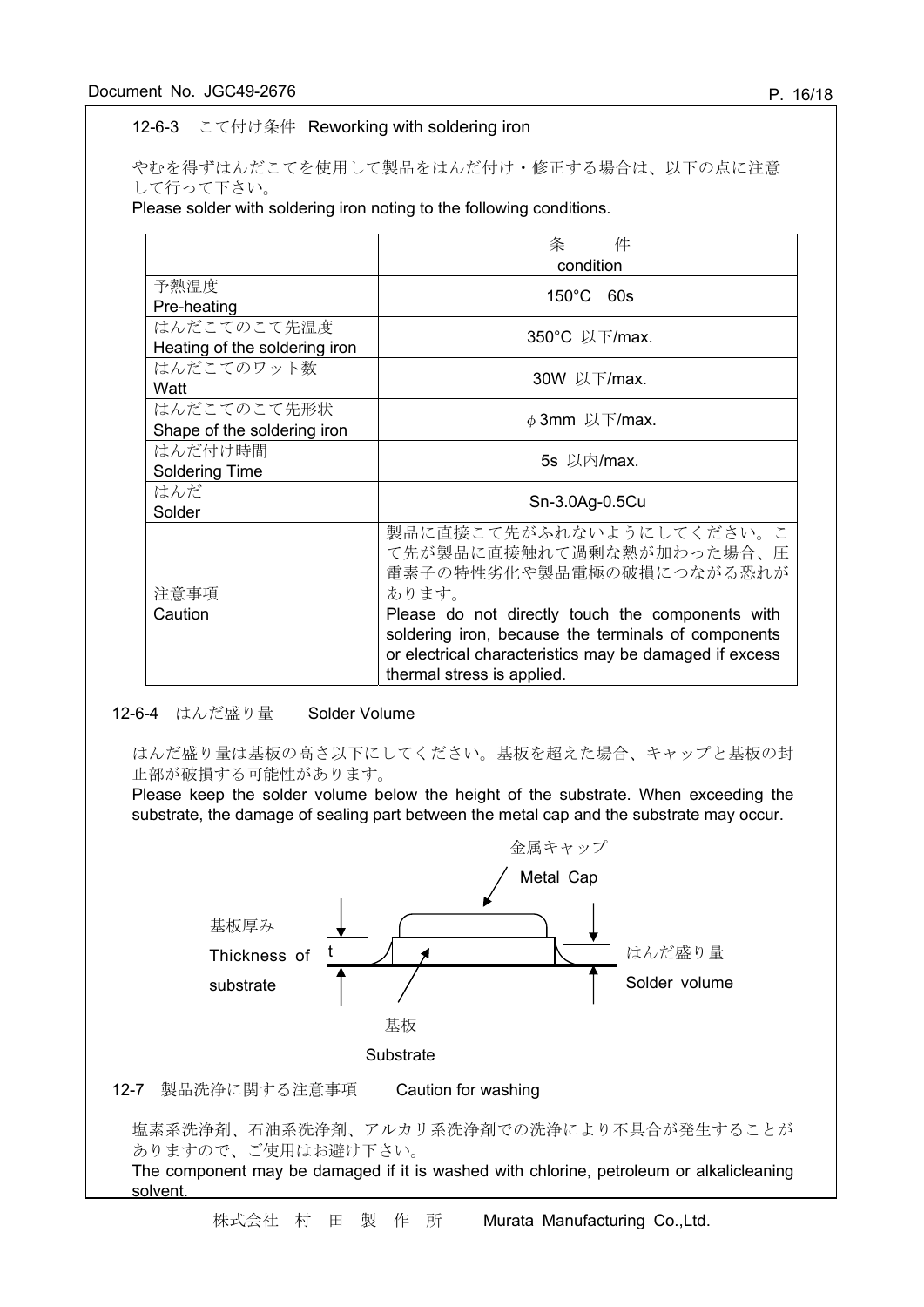### 13. 製品保管上の注意 Notice on product storage

#### 13-1

温度-10~+40℃、相対湿度15~85%で、急激な温湿度変化のない室内で保管下さい。 Please store the products in room where the temperature / humidity is stable. And avoid such places where there are large temperature changes. Please store the products under the following conditions : Temperature : -10 to +40  $^{\circ}$ C Humidity : 15 to 85% R.H.

#### 13-2

製品保管期限は未開梱、未開封状態にて、納入後6ヶ月間です。納入後6ヶ月以内でご使用下 さい。6ヶ月を越える場合ははんだ付け性等をご確認の上、ご使用下さい。

Expire date (Shelf life) of the products is 6 months after delivery under the conditions of an unopened package. Please use the products within 6 months after delivery.

If you store the products for a long time ( more than 6months ), use carefully because the products may be degraded in the solder-ability and/or rusty. Please confirm solder-ability and characteristics for the products regularly.

### 13-3

酸、アルカリ、塩、有機ガス、硫黄等の化学的雰囲気中で保管されますとはんだ付け性の劣 化不良等の原因となりますので、化学的雰囲気中での保管は避けて下さい。

Please do not store the products in a chemical atmosphere (Acids, Alkali, Bases, Organic gas, Sulfides and so on), because the characteristics may be reduced in quality, and/or be degraded in the solder-ability due to the storage in a chemical atmosphere.

#### 13-4

湿気、塵等の影響を避けるため、床への直置きは避けて保管下さい。 Please do not put the products directly on the floor without anything under them to avoid damp

places and/or dusty places.

## 13-5

直射日光、熱、振動等が加わる場所での保管は避けて下さい。

Please do not store the products in the places under direct sunlight, heat and vibration.

### 13-6

開梱、開封後、長期保管された場合、保管状況によっては、はんだ付け性等が劣化する可能 性があります。開梱、開封後は速やかにご使用下さい。

Please use the products immediately after the package is opened, because the characteristics may be reduced in quality, and/or be degraded in the solder-ability due to storage under the poor condition.

#### 13-7

製品落下により、製品内部の圧電素子の割れ等の原因となりますので、容易に落下しない状 態での保管とお取扱いをお願い致します。

Please do not drop the products to avoid cracking of piezoelectric element.